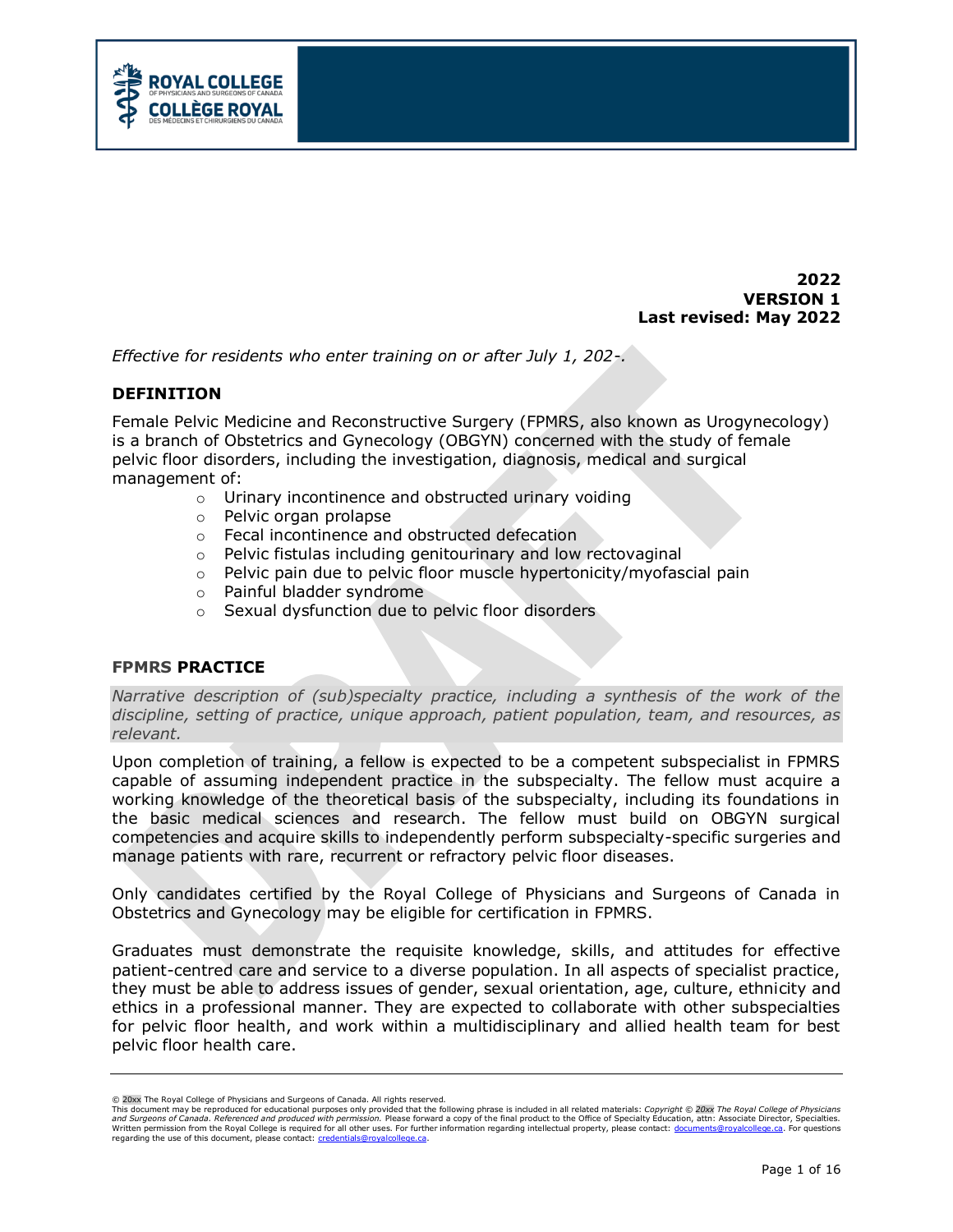# **ELIGIBILITY REQUIREMENTS TO BEGIN TRAINING**

Royal College certification in Obstetrics and Gynecology

#### **OR**

Eligibility for the Royal College examination in Obstetrics and Gynecology

## **ELIGIBILITY REQUIREMENTS FOR EXAMINATION<sup>1</sup>**

All candidates must be Royal College certified in their primary specialty of Obstetrics and Gynecology in order to be eligible for the Royal College examination in FPMRS.

#### **FPMRS COMPETENCIES**

#### **1. Medical Expert**

#### *Definition:*

As *Medical Experts*, FPMRS subspecialists integrate all of the CanMEDS Roles, applying medical knowledge, clinical skills, and professional values in their provision of high-quality and safe patient-centred care. Medical Expert is the central physician Role in the CanMEDS Framework and defines the physician's clinical scope of practice.

### *Key and Enabling Competencies FPMRS subspecialists are able to:*

#### **1. Practise medicine within their defined scope of practice and expertise**

- 1.1. Demonstrate a commitment to high-quality care of their patients
- 1.2. Integrate the CanMEDS Intrinsic Roles into their practice of pelvic medicine and surgery
- 1.3.Apply knowledge of the clinical and biomedical sciences relevant to female pelvic medicine and surgery
	- Describe the embryology and anatomy of the urogenital tract, gastrointestinal tract and pelvis including vascular and neurologic supply to all organs, retroperitoneal spaces and contents, bony structures, endopelvic connective tissue, muscles of the abdominal wall, pelvis and lower back, and the continence mechanisms of the urethra and anus
	- Explain anatomic and functional relationships of various organ systems in the female pelvis and how they impact symptoms of pelvic floor disorders
	- Describe the physiology of the urogenital tract, gastrointestinal tract and pelvis including the neurologic pathways and anatomical factors that modulate vaginal, bladder, and bowel function, as well as the impact of hormonal changes
	- Demonstrate knowledge of specific risk factors of pregnancy and childbirth, including operative vaginal birth, obstetric anal sphincter injury and pelvic floor muscle avulsion on the development of pelvic floor disorders
	- Demonstrate knowledge of related infectious bladder conditions –

© 2021 The Royal College of Physicians and Surgeons of Canada. All rights reserved.

<sup>&</sup>lt;sup>1</sup> These eligibility requirements do not apply to Subspecialty Examination Affiliate Program (SEAP) candidates. *Please contact the Royal College for information about SEAP.*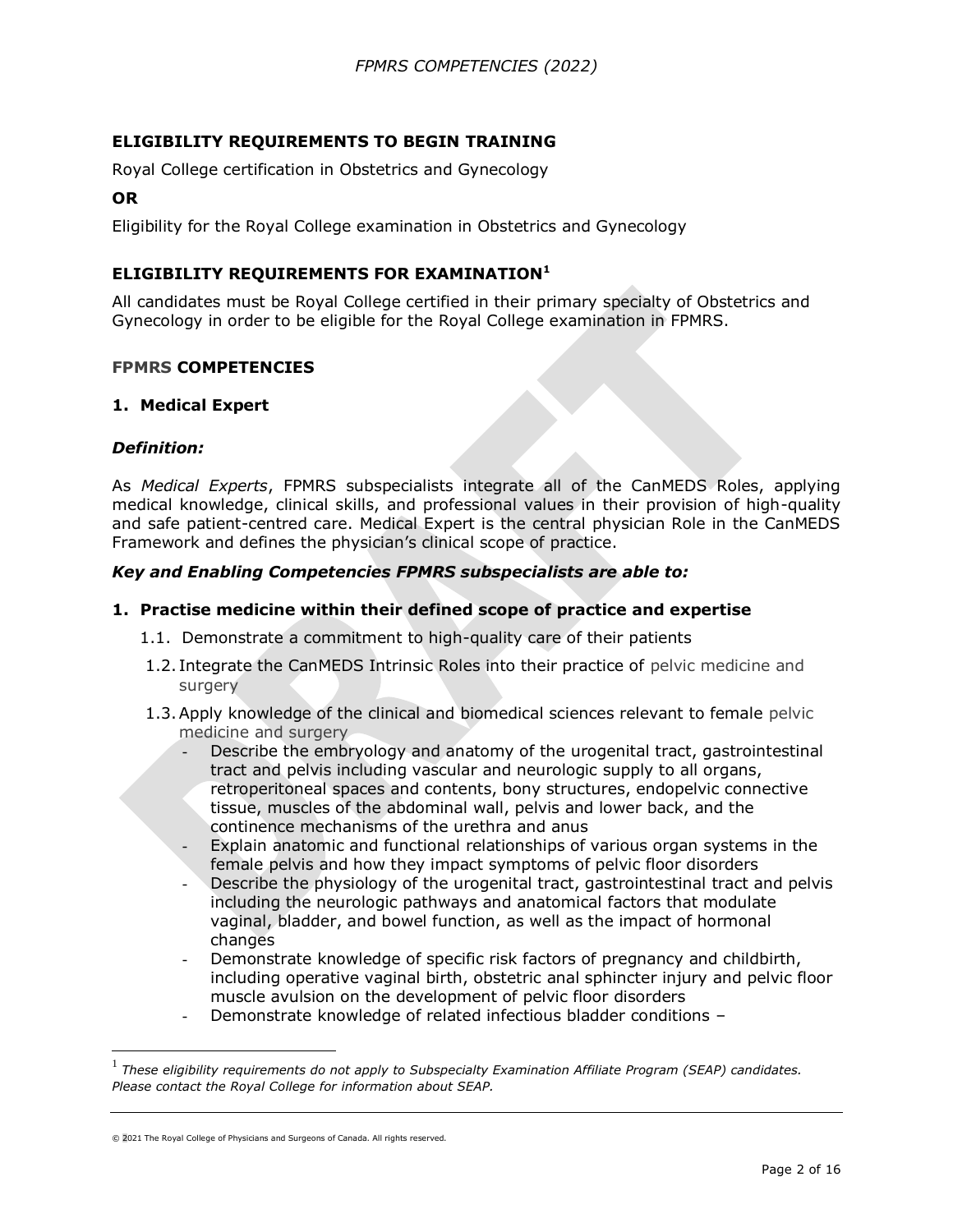asymptomatic bacteriuria, acute cystitis, acute urethritis, persistent and recurrent urinary tract infections, effect of pregnancy on urinary tract infections and effect of urinary tract infections on pregnancy, impact of coitus on urinary tract infections.

- o Etiology
- o Natural history
- o Prevention
- o Evaluation
- o Treatments
- Describe the risks incurred by women with pelvic floor disorders, including but not limited to: skin breakdown, infection, (uro)sepsis, sexual dysfunction, mood disorders
- Describe effects of menopause on the female pelvic floor
- Describe therapeutic and surgical techniques of procedures relevant to FPMRS including:
	- o Indications, contraindications
	- $\circ$  Evidence-based immediate and long term success rates of primary and secondary procedures
	- o Intraoperative complications and their detection, techniques for prevention, as well as management
	- $\circ$  Postoperative immediate and long-term complications and their detection, techniques for prevention, as well as management
	- Demonstrate knowledge of urinary incontinence (stress, urgency, overflow,
	- mixed, other) and obstructed voiding
		- o Risk factors (predisposing, inciting, decompensating)
		- o Natural history
		- o Prevention
		- o Evaluation
		- o Non-surgical treatments
		- o Surgical treatments
	- Demonstrate knowledge of pelvic organ prolapse:
		- o Risk factors (predisposing, inciting, decompensating)
			- o Natural history
			- o Prevention
			- o Evaluation
			- o Non-surgical treatments
			- o Surgical treatments
- Demonstrate knowledge of fecal incontinence and obstructed defecation
	- o Risk factors (predisposing, inciting, decompensating)
	- o Natural history
	- o Prevention
	- o Evaluation
	- o Non-surgical treatments
	- o Surgical treatments
- Demonstrate knowledge of pelvic fistulas including genitourinary and low rectovaginal
	- o Etiology
	- o Natural history
	- o Prevention
	- o Evaluation
	- o Treatments
- Demonstrate knowledge of pelvic floor muscle hypertonicity/myofascial pain as

<sup>© 2021</sup> The Royal College of Physicians and Surgeons of Canada. All rights reserved.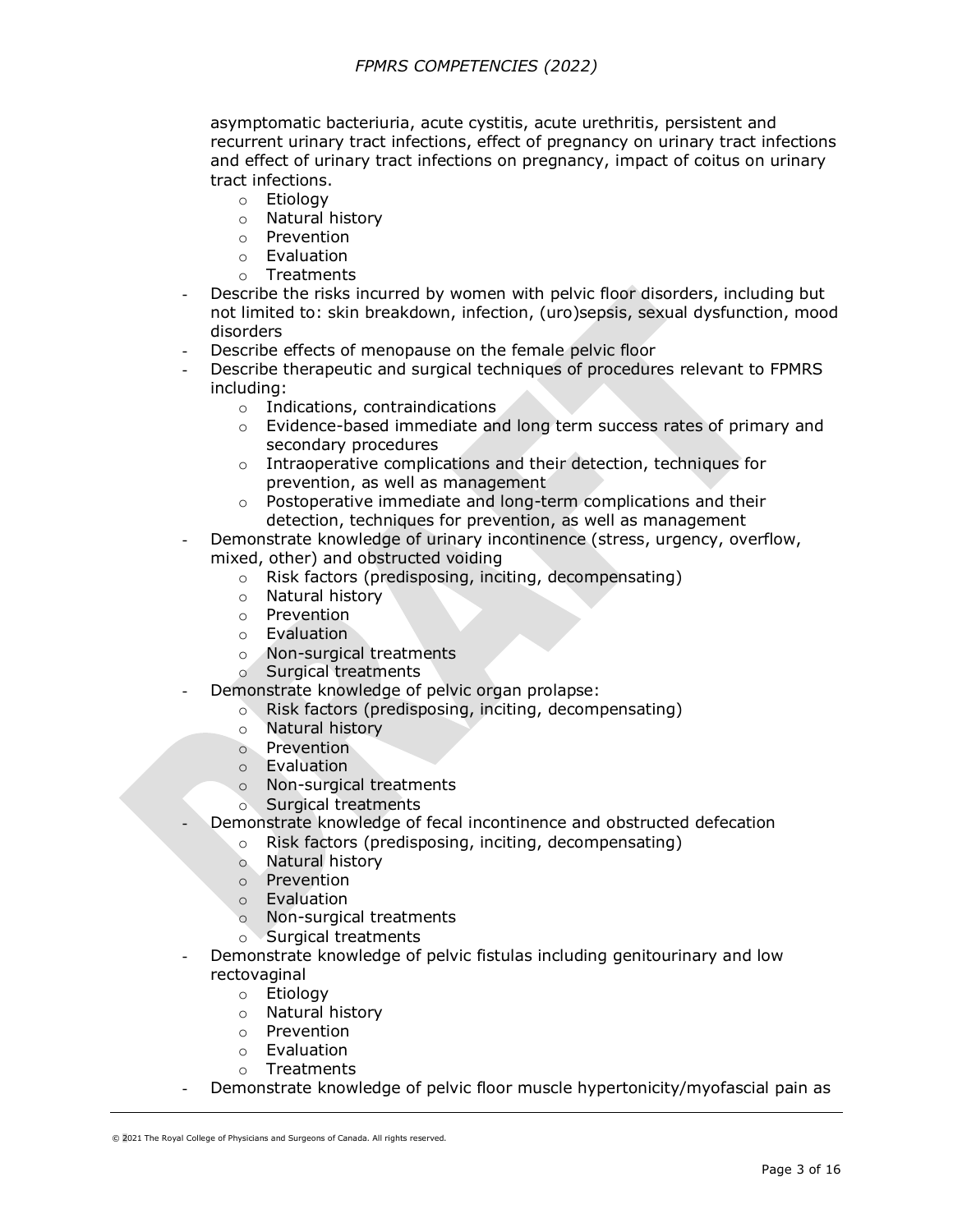it relates to the pelvic floor

- o Etiology
- o Natural history
- o Prevention
- o Evaluation
- o Treatments
- Demonstrate knowledge of painful bladder syndrome
	- o Etiology
	- o Natural history
	- o Evaluation
	- o Treatments
	- Demonstrate knowledge of female sexual function and response
		- $\circ$  Evaluation and treatment of female sexual dysfunction in the context of concurrent pelvic floor disorders
- 1.4.Perform appropriately timed clinical assessments with recommendations that are presented in an organized manner
- 1.5.Carry out professional duties in the face of multiple competing demands
- 1.6.Recognize and respond to the complexity, uncertainty, and ambiguity inherent in FPMRS practice

## **2. Perform a patient-centred clinical assessment and establish a management plan**

- 2.1.Prioritize issues to be addressed in a patient encounter
- 2.2.Elicit a history, perform a physical exam, select appropriate investigations, and interpret their results for the purpose of diagnosis and management, disease prevention, and health promotion
	- Take a specific history that will elicit symptoms attributable to pelvic floor disorders and their interactions
	- Establish clinical type, duration and severity of pelvic floor disorders, using criteria, definitions and standard terminology established by the International Continence Society (ICS), the International Urogynecology Association (IUGA) and the CSPM (Canadian Society of Pelvic medicine)
	- Characterize sexual symptoms related to pelvic floor disorders, including but not limited to coital incontinence
	- Elicit a complete list of all prior relevant therapies and the response to each
	- Evaluate co-existing environmental factors or diseases that may have an important bearing on selection and response to treatment
	- Evaluate past medical, obstetrical and surgical histories as they relate to current symptoms
	- Evaluate all current medications, including over the counter self-treatment, and their possible contribution to pelvic floor symptoms
	- Recognize challenges in ambulation as possible contributors to bathroom or limitations to surgical positioning

<sup>© 2021</sup> The Royal College of Physicians and Surgeons of Canada. All rights reserved.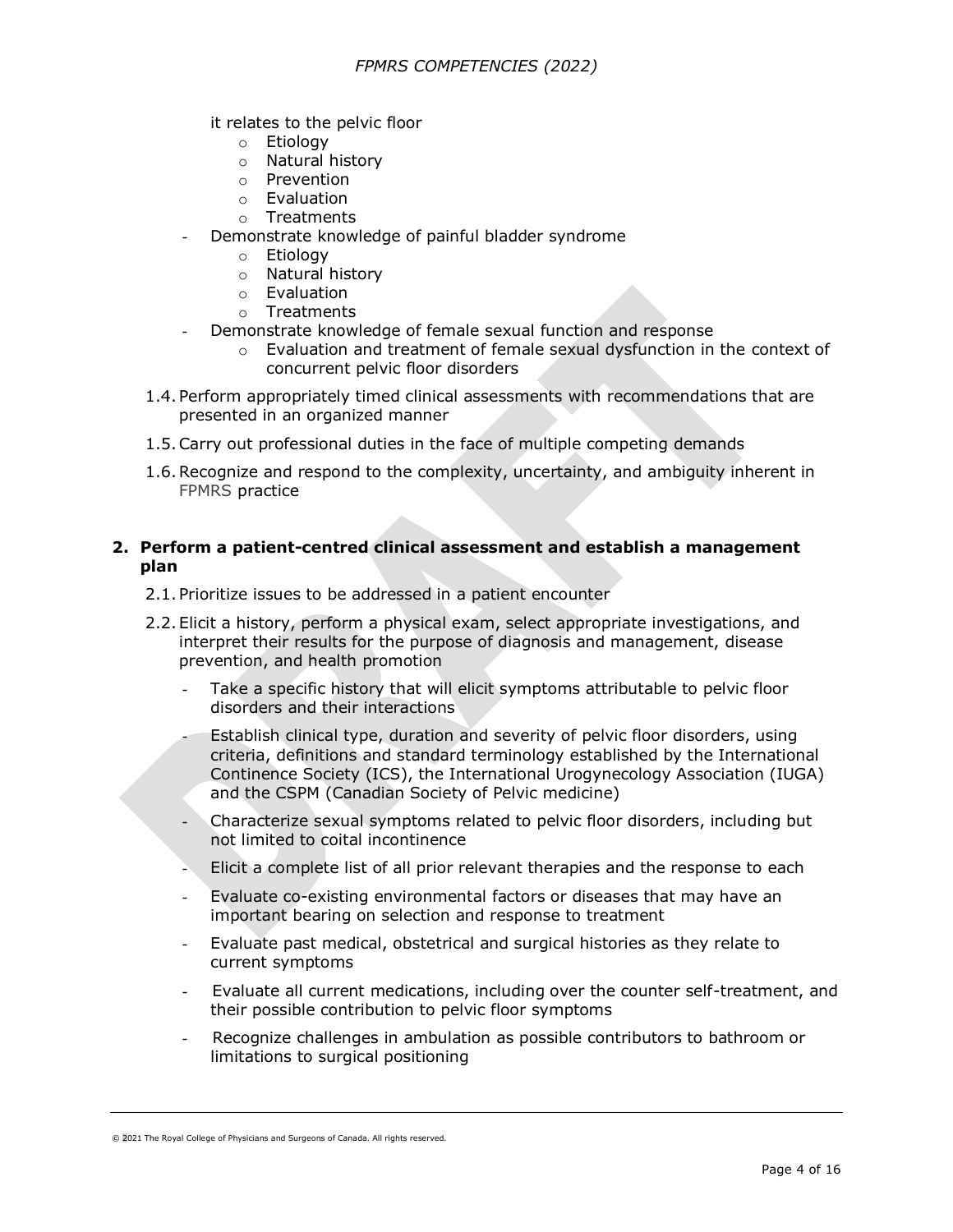- Use standard prospective voiding diaries, pad tests and condition specific and/or quality of life surveys and scales
- Perform a focused physical examination:
	- $\circ$  Evaluate the abdomen for hernias, organomegaly, tenderness, masses
	- $\circ$  Evaluate the status of other organs, including the nervous system, and their possible effects on function
	- $\circ$  Evaluate the anatomic support of all vaginal compartments individually using the Pelvic Organ Prolapse Quantification system (POPQ) at rest and with Valsalva; correctly use a split speculum
	- $\circ$  Evaluate the vulvar epithelium for irritative sequelae of pelvic floor disorders (such as contact dermatitis from urinary incontinence); document the angle of healed perineal tear/episiotomy and look for dovetailing; evaluate sensory deficits and perineal reflexes; perform Qtip test for provoked vestibulodynia
	- o Evaluate the hormonal status of the vaginal epithelium
	- o Evaluate pelvic floor muscle strength (standard grading), tone, defects and hypercontraction
	- $\circ$  Perform manoeuvres to evaluate suitability for a pessary fitting (such as vaginal length, introital length, width of vaginal vault)
	- o Perform manoeuvres to demonstrate stress urinary incontinence, bladder neck mobility and latent stress urinary incontinence assessment
	- o Perform bimanual examination to rule out pelvic masses
	- o Perform digital rectal examination and evaluate perianal disease (such as skin tags, anal fissures, hemorrhoids) and anal sphincter strength, tone, defects and hypercontraction; evaluate non-relaxing puborectalis; differentiate between rectocele and enterocele on rectovaginal exam.
	- Select medically appropriate investigations in a resource-effective and ethical manner
		- $\circ$  Office evaluations of urine dip, urine culture, post-void residual, vulvovaginal, endometrial and bladder biopsies as appropriate
		- o Pre-operative evaluation for likelihood of increased morbidity and mortality from the surgical experience (including but not limited to anesthesia complications, medical complications, increased risk of hemorrhage, risk of delirium, risk of poor wound healing)
		- $\circ$  Assessment for risk factors leading to increased risk of surgical failure, including medical frailty and comorbidities.
- 2.3. Establish goals of care in collaboration with patients and their families<sup>2</sup>, which may include slowing disease progression, treating symptoms, achieving cure, improving function, balancing quality of life issues and palliation

<sup>2</sup> *Throughout this document, references to the patient's family are intended to include all those who are personally significant to the patient and are concerned with his or her care, including, according to the patient's circumstances, family members, partners, caregivers, legal guardians, and substitute decision-makers.*

<sup>© 2021</sup> The Royal College of Physicians and Surgeons of Canada. All rights reserved.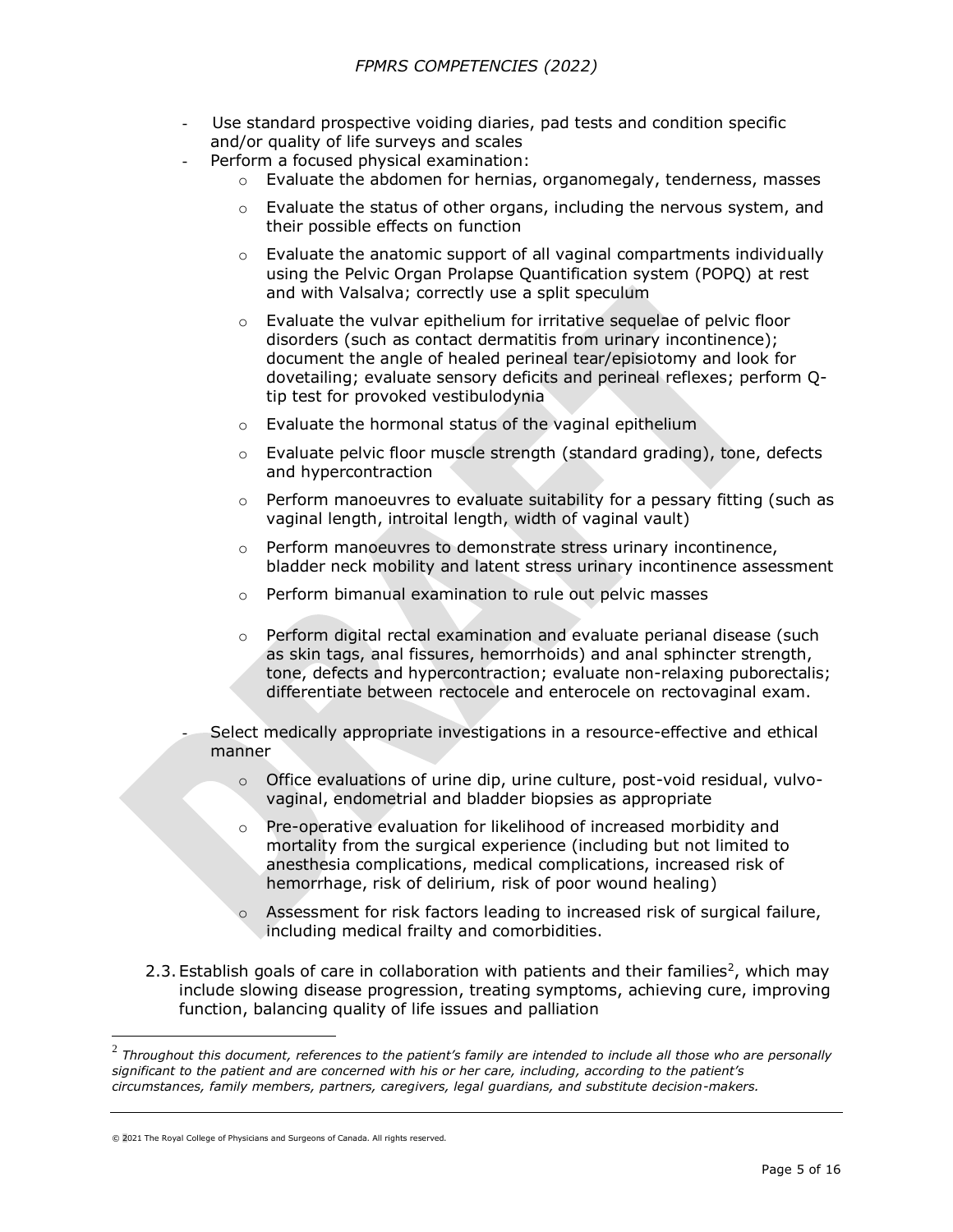2.4.Establish a patient-centred management plan

## **3. Use preventive and therapeutic interventions effectively**

- 3.1.Demonstrate appropriate and timely application of preventive interventions relevant to FPMRS, including but not limited to:
	- 3.1.1. Pelvic floor exercise/physiotherapy
	- 3.1.2. Treatment of urogenital hypo-estrogenic states
	- 3.1.3. Lifestyle factors such as smoking cessation, limitation of caffeine, weight loss, avoidance of constipation, fluid intake management
	- 3.1.4. Postpartum counselling and subsequent childbirth counselling after obstetric anal sphincter injury
- 3.2. Implement a management plan in collaboration with a patient and the patient's family

## **4. Demonstrate appropriate and timely application of non-operative therapeutic interventions relevant to FPMRS:**

- 4.1.Selection and individual fitting of vaginal pessaries, both supportive and spaceoccupying
- 4.2.Management of pessary-related complications
- 4.3.Arranging supportive home care as indicated
- 4.4.Weight loss
- 4.5.Bladder drills, timed voiding, prompted voiding and other behavioral management
- 4.6.Pelvic floor exercise via vaginal cones, biofeedback and/or electrical stimulation
- 4.7.Pharmacologic management of urinary incontinence, overactive bladder, infections, fecal incontinence, pelvic and urogenital pain syndromes.
- 4.8.Pelvic physiotherapy for pelvic floor muscle strengthening, trigger point release, dysfunctional micturition or defecation

### **5. Plan and perform procedures and therapies for the purpose of assessment and/or management**

- 5.1.Determine the most appropriate procedures or therapies
- 5.2.Obtain and document informed consent, explaining the risks and benefits of, and the rationale for, a proposed procedure or therapy
- 5.3.Prioritize procedures or therapies, taking into account clinical urgency and available resources
- 5.4.Perform procedures, both diagnostic and therapeutic, in a skillful and safe manner, adapting to unanticipated findings or changing clinical circumstances

## **MANDATORY PROCEDURES (FPMRS fellow to perform competently and independently by graduation)**

<sup>© 2021</sup> The Royal College of Physicians and Surgeons of Canada. All rights reserved.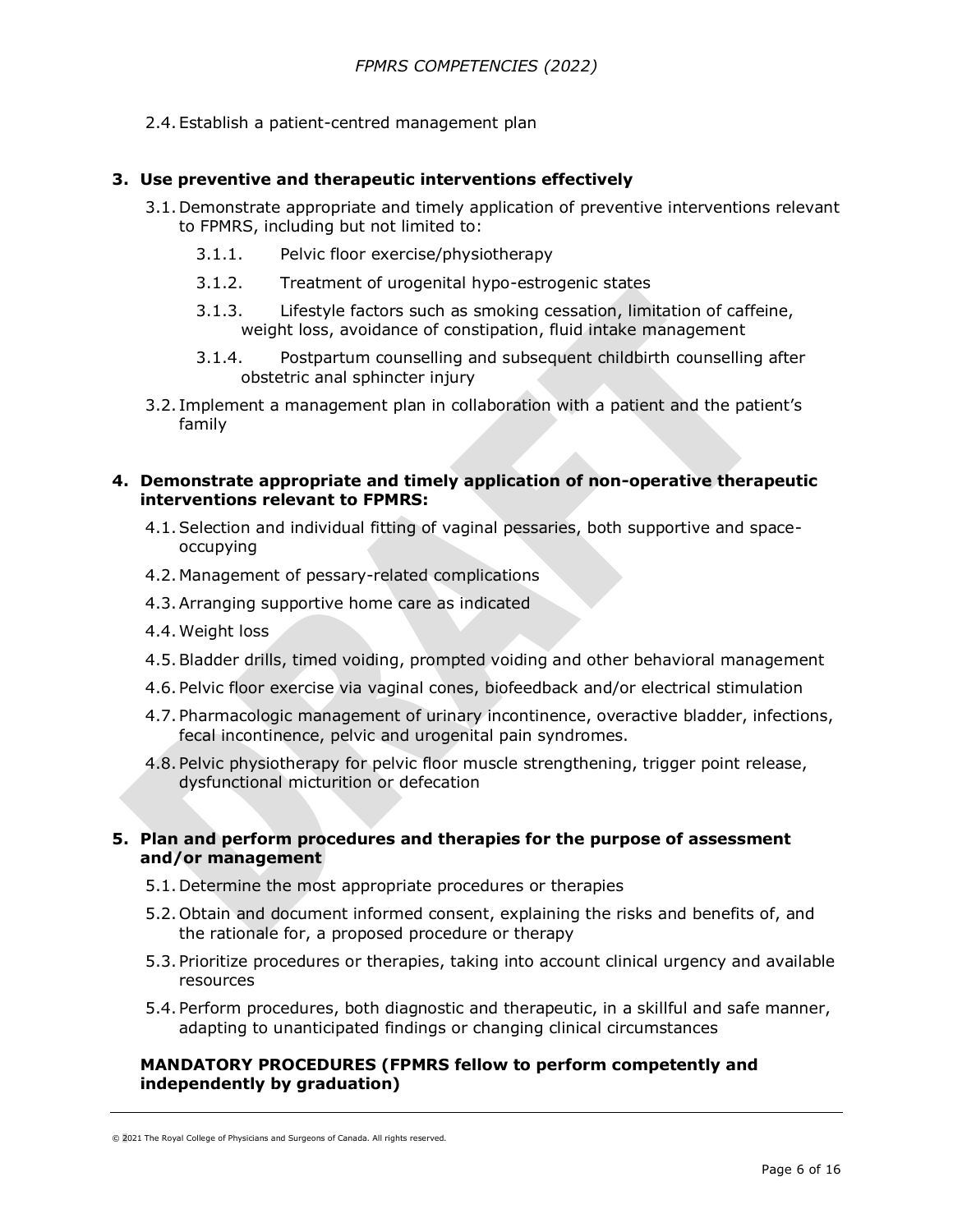- OFFICE-BASED PROCEDURES:
	- $\circ$  Intramuscular trigger point injections for pelvic floor hypertonicity
- ENDOSCOPY:
	- o Diagnostic cystoscopy
	- $\circ$  Ureteric stents for verification of ureteric patency and ureter localization
	- o Intravesical injections (ex botulinum toxin for refractory overactive bladder)
	- $\circ$  Paraurethral injections (ex bulking agent for stress urinary incontinence)
	- o Placement of suprapubic catheter
	- o Cystoscopic management of foreign material
- MAJOR SURGERY:
	- $\circ$  Hysterectomy (vaginal, open abdominal, laparoscopic) in the context of concomitant pelvic reconstruction)
	- o Anterior colporrhaphy (primary, repeat, graft-augmented)
	- o Paravaginal repair (native, augmented, vaginal, open abdominal, laparoscopic)
	- o Posterior colporrhaphy (primary, repeat, graft-augmented)
	- o Perineal body reconstruction
	- o Enterocele repair (vaginal, open abdominal, laparoscopic)
	- o Apical (vaginal vault) prolapse repair
		- Uterosacral vault suspension (vaginal, open abdominal, laparoscopic)
		- Sacrospinous vault suspension
		- Sacrocolpopexy (open abdominal, laparoscopic)
		- Manchester-Fothergill operation
		- Vaginal closure procedures with and without uterine preservation (colpocleisis)
		- Hysteropexy (sacrospinous, uterosacral, sacrohysterocolpopexy, graft-augmented (vaginal, open abdominal, laparoscopic)
	- o Surgical management of graft-related complications and exposures (vaginal, open abdominal, laparoscopic) including complete excision
	- Surgical management of stress urinary incontinence
		- Midurethral slings
		- Autologous slings (fascia lata, rectus fascia)
		- Retropubic urethropexy (open abdominal, laparoscopic)
		- Periurethral bulking injections
	- o Surgical repair of intraoperative incidental cystotomy
	- $\circ$  Surgical management of obstructed voiding or other sling complications (urethrolysis, sling division or removal)
	- o Surgical management of urethral diverticulum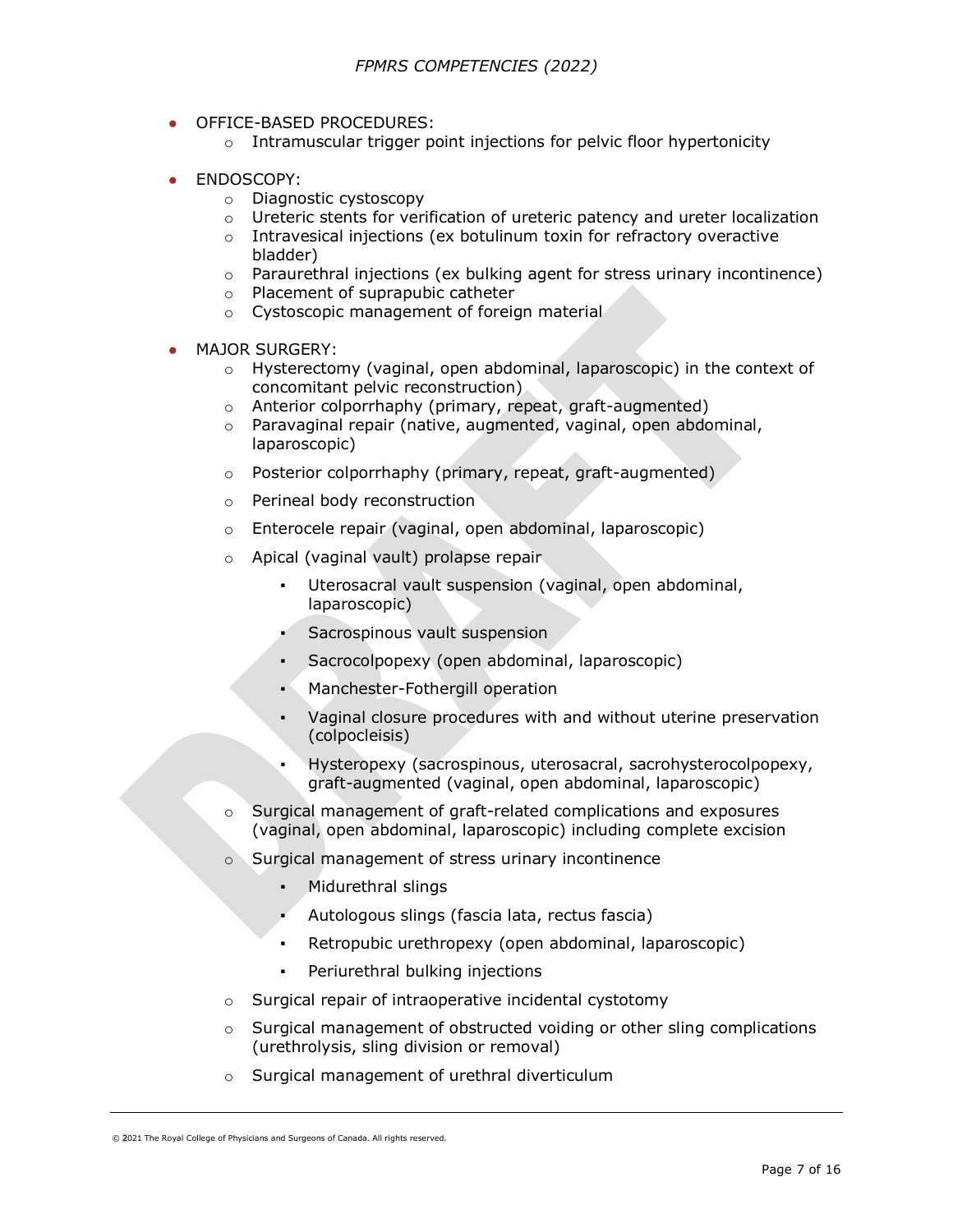- $\circ$  Surgical management of urogenital fistula (vaginal and abdominal approaches)
- o Martius graft
- o Lower pelvic abdominal ureterolysis (open abdominal, laparoscopic) for identification of the ureter during abdominal suspension procedures such as sacrocolpopexy
- o Lysis of adhesions (open abdominal, laparoscopic)
- o Surgical management of low rectovaginal fistula
- $\circ$  Surgical management of anal sphincter injury (primary, secondary)

### **ADDITIONAL RELEVANT PROCEDURES (FPMRS fellow to describe principles of these procedures and indications for referral to other specialties as necessary. Independent operative competence in these procedures is not a requirement of the FPMRS subspecialty)**

- Transgender surgery
- Robotic surgery
- Vaginal procedures
	- o Creation of neovagina
- Urinary procedures
	- o Placement of an artificial urinary sphincter
	- o Vesicotomy or supravesical urinary diversion
	- o Augmentation cystoplasty
	- o Urethral closure
	- o Ureteric reimplantation
- Colorectal procedures
	- o Colonoscopy and sigmoidoscopy
	- o Bowel resection
	- o Colostomy
	- o Rectopexy
	- o Gracilis or other muscle transposition
- Neurologic procedures
	- o Peripheral nerve evaluation (PNE) trial
	- o Sacral nerve stimulation implantation
	- o Posterior tibial nerve stimulation
	- o Presacral neurectomy
- 5.5 Describe the indications for and principal investigations in the evaluations of fecal incontinence, anal sphincter injury, pelvic floor muscle injury/avulsion, mesh complications and gastrointestinal fistula including but not limited to:

<sup>© 2021</sup> The Royal College of Physicians and Surgeons of Canada. All rights reserved.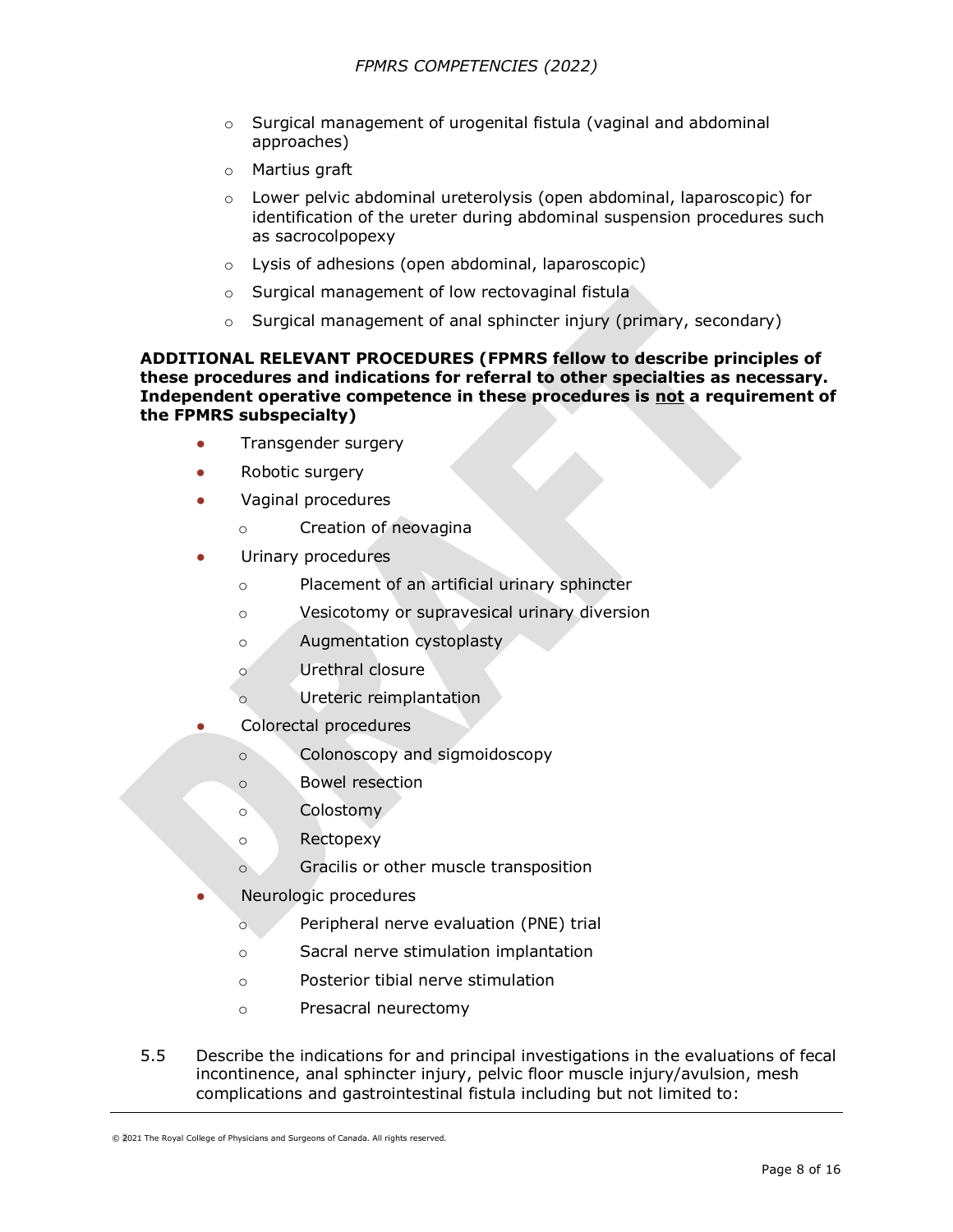- 1.1. Endoscopy such as anoscopy, proctosigmoidoscopy, and colonoscopy
- 1.2. Anal manometry
- 1.3. Anorectal sensory assessment
- 1.4. Defecography or evacuation proctography
- 1.5. Endoanal ultrasound
- 1.6. Transvaginal ultrasound for levator avulsion and mesh localization
- 1.7. Other imaging techniques such as: fluoroscopy, magnetic resonance imaging, fistulography, and other bowel imaging studies for transit time

## **6. Establish plans for ongoing care and, when appropriate, timely consultation**

6.1. Implement a patient-centred care plan that supports ongoing care, follow-up on investigations, response to treatment, and further consultation

## **7. Actively contribute, as an individual and as a member of a team providing care, to the continuous improvement of health care quality and patient safety**

- 7.1.Recognize and respond to harm from health care delivery, including patient safety incidents
- 7.2.Adopt strategies that promote patient safety and address human and system factors

### **2. Communicator**

### *Definition:*

As *Communicators*, FPMRS subspecialists form relationships with patients and their families that facilitate the gathering and sharing of essential information for effective health care.

### *Key and Enabling Competencies FPMRS subspecialists are able to…*

### **3. Establish professional therapeutic relationships with patients and their families**

- 3.1.Communicate using a patient-centred approach that encourages patient trust and autonomy and is characterized by empathy, respect, and compassion
- 3.2.Optimize the physical environment for patient comfort, dignity, privacy, engagement, and safety
- 3.3.Recognize when the perspectives, values, or biases of patients, patients' families, physicians, or other health care professionals may have an impact on the quality of care, and modify the approach to the patient accordingly
- 3.4.Respond to a patient's non-verbal behaviours to enhance communication
- 3.5.Manage disagreements and emotionally charged conversations
- 3.6.Adapt to the unique needs and preferences of each patient and to the patient's clinical condition and circumstances

<sup>© 2021</sup> The Royal College of Physicians and Surgeons of Canada. All rights reserved.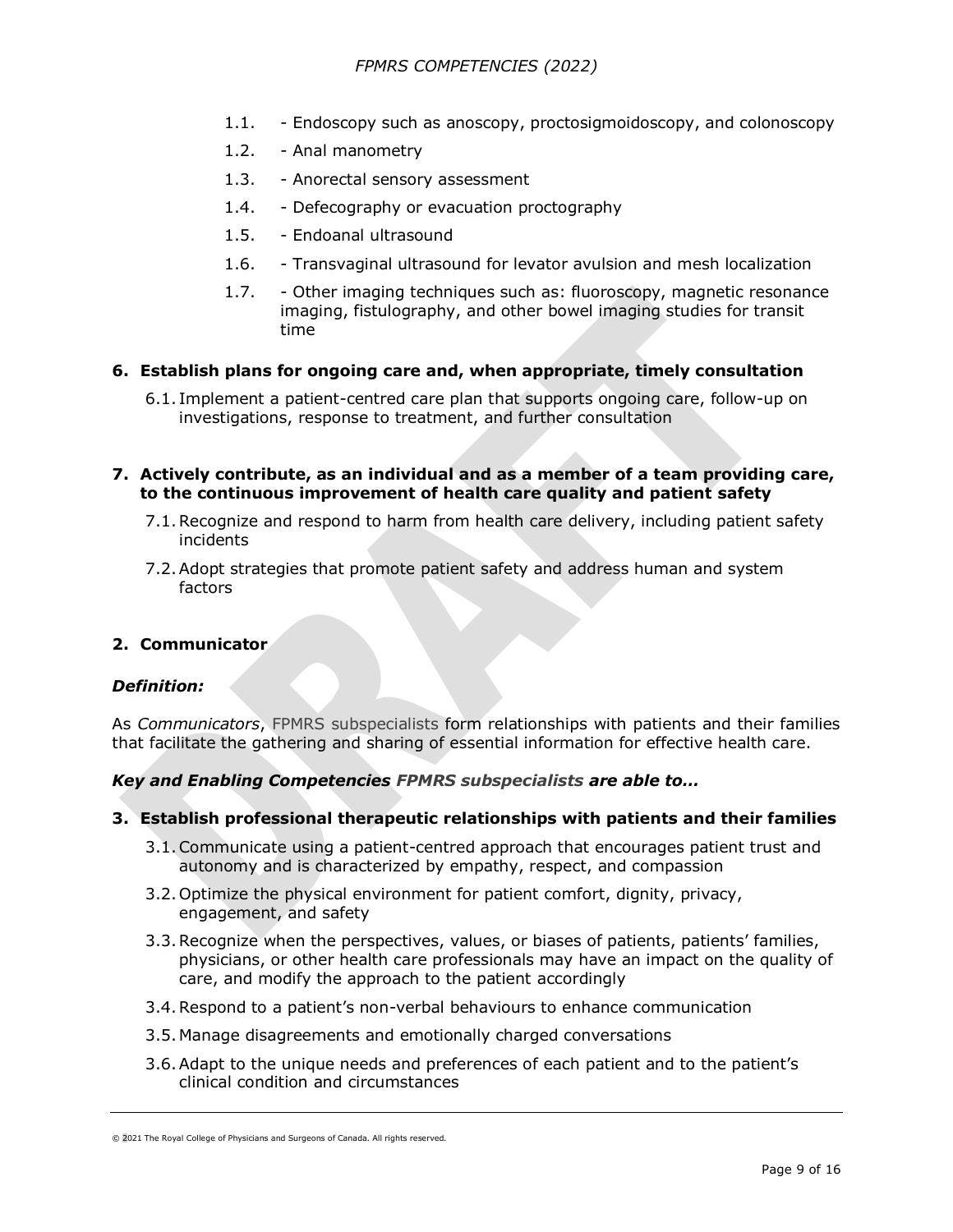### **4. Elicit and synthesize accurate and relevant information, incorporating the perspectives of patients and their families**

- 4.1.Use patient-centred interviewing skills to effectively gather relevant biomedical and psychosocial information
- 4.2.Provide a clear structure for and manage the flow of an entire patient encounter
- 4.3.Seek and synthesize relevant information from other sources, including the patient's family, with the patient's consent

### **5. Share health care information and plans with patients and their families**

- 5.1.Share information and explanations that are clear, accurate, and timely, while assessing for patient and family understanding
- 5.2.Disclose harmful patient safety incidents to patients and their families

## **6. Engage patients and their families in developing plans that reflect the patient's health care needs and goals**

- 6.1.Facilitate discussions with patients and their families in a way that is respectful, non-judgmental, and culturally safe
- 6.2.Assist patients and their families to identify, access, and make use of information and communication technologies to support their care and manage their health
- 6.3.Use communication skills and strategies that help patients and their families make informed decisions regarding their health

### **7. Document and share written and electronic information about the medical encounter to optimize clinical decision-making, patient safety, confidentiality, and privacy**

- 7.1.Document clinical encounters in an accurate, complete, timely, and accessible manner, in compliance with regulatory and legal requirements
- 7.2.Communicate effectively using a written health record, electronic medical record, or other digital technology
- 7.3.Share information with patients and others in a manner that enhances understanding and that respects patient privacy and confidentiality

### **8. Collaborator**

## *Definition:*

As *Collaborators*, FPMRS subspecialists work effectively with other health care professionals to provide safe, high-quality, patient-centred care.

## *Key and Enabling Competencies: FPMRS subspecialists are able to…*

<sup>© 2021</sup> The Royal College of Physicians and Surgeons of Canada. All rights reserved.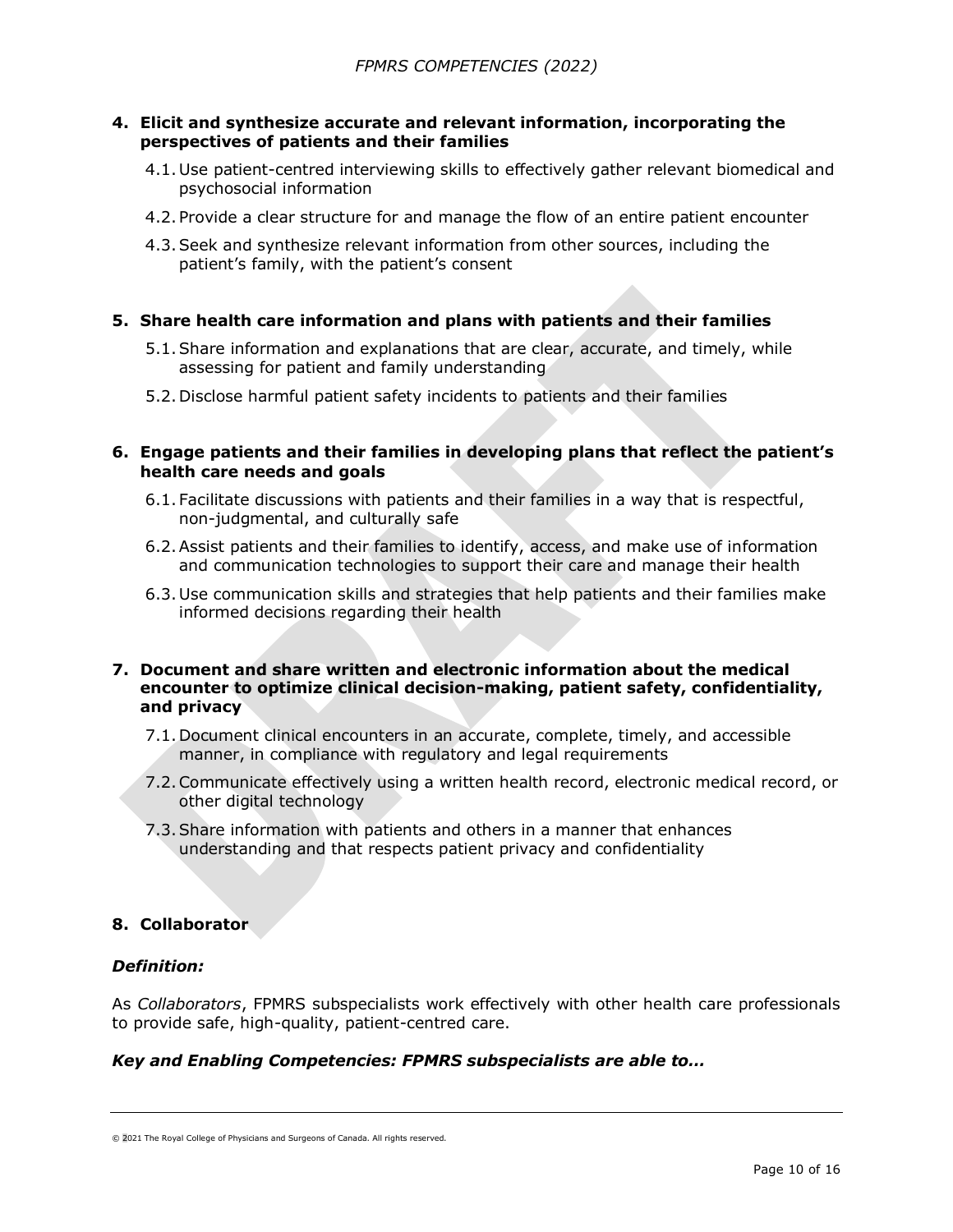## **1. Work effectively with physicians and other colleagues in the health care professions**

- 1.1.Establish and maintain positive relationships with physicians and other colleagues in the health care professions to support relationship-centred collaborative care
- 1.2.Negotiate overlapping and shared responsibilities with physicians and other colleagues in the health care professions in episodic and ongoing care
- 1.3.Engage in respectful shared decision-making with physicians and other colleagues in the health care professions

### **2. Work with physicians and other colleagues in the health care professions to promote understanding, manage differences, and resolve conflicts**

- 2.1.Show respect toward collaborators
- 2.2. Implement strategies to promote understanding, manage differences, and resolve conflict in a manner that supports a collaborative culture

#### **3. Hand over the care of a patient to another health care professional to facilitate continuity of safe patient care**

- 3.1.Determine when care should be transferred to another physician or health care professional
- 3.2.Demonstrate safe handover of care, using both oral and written communication, during a patient transition to a different health care professional, setting, or stage of care

# **9. Leader**

### *Definition:*

As *Leaders*, FPMRS subspecialists engage with others to contribute to a vision of a high-quality health care system and take responsibility for the delivery of excellent patient care through their activities as clinicians, administrators, scholars, or teachers.

### *Key and Enabling Competencies: FPMRS subspecialists are able to…*

### **1. Contribute to the improvement of health care delivery in teams, organizations, and systems**

- 1.1.Apply the science of quality improvement to systems of patient care
- 1.2.Contribute to a culture that promotes patient safety
- 1.3.Analyze patient safety incidents to enhance systems of care
- 1.4.Use health informatics to improve the quality of patient care and optimize patient safety

<sup>© 2021</sup> The Royal College of Physicians and Surgeons of Canada. All rights reserved.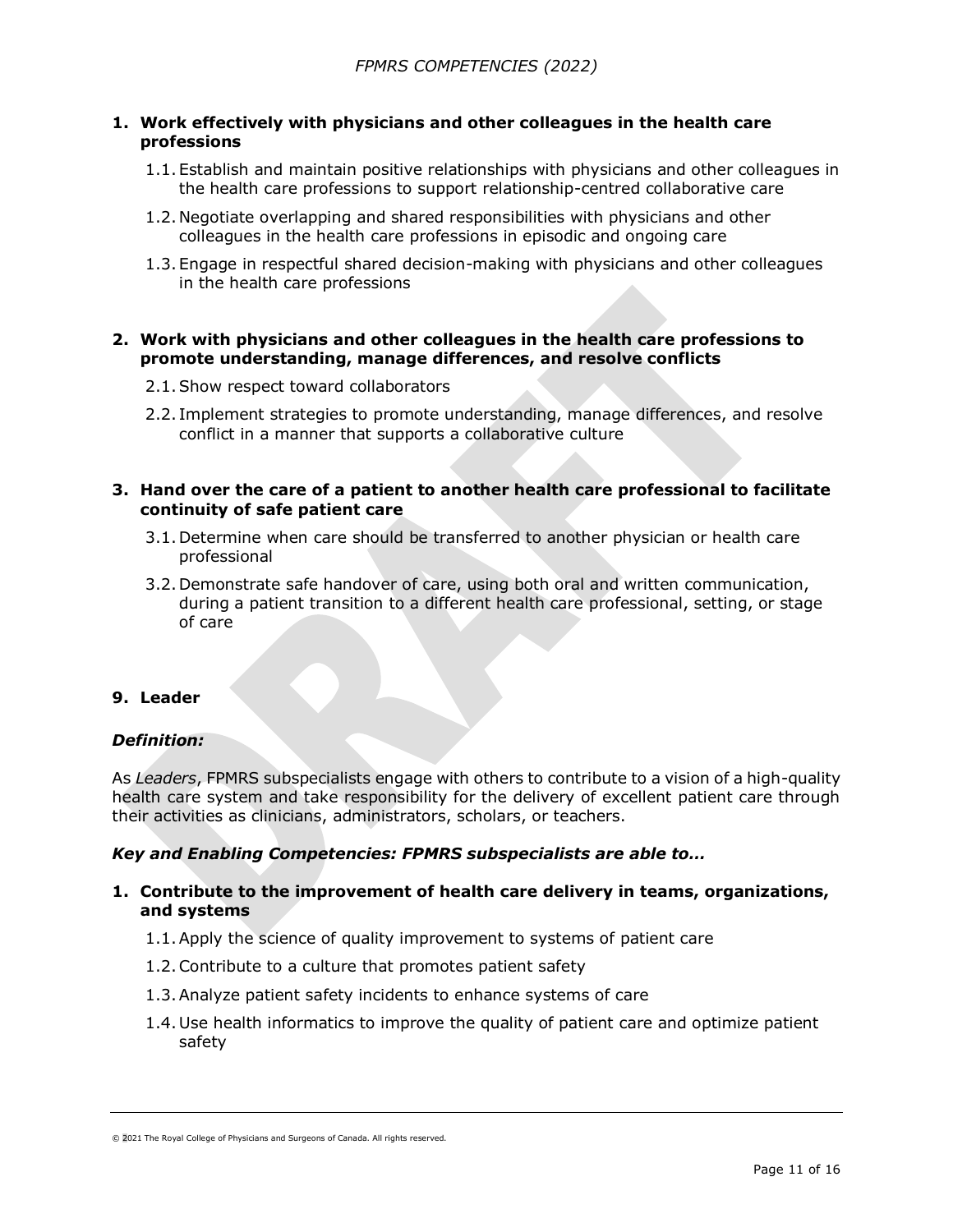## **2. Engage in the stewardship of health care resources**

- 2.1.Allocate health care resources for optimal patient care
- 2.2.Apply evidence and management processes to achieve cost-appropriate care

# **3. Demonstrate leadership in health care systems**

- 3.1.Demonstrate leadership skills to enhance health care
- 3.2.Facilitate change in health care to enhance services and outcomes

# **4. Manage career planning, finances, and health human resources in personal practice(s)**

- 4.1.Set priorities and manage time to integrate practice and personal life
- 4.2.Manage personal professional practice(s) and career
- 4.3. Implement processes to ensure personal practice improvement

## **10.Health Advocate**

### *Definition:*

As *Health Advocates*, FPMRS subspecialists contribute their expertise and influence as they work with communities or patient populations to improve health. They work with those they serve to determine and understand needs, speak on behalf of others when required, and support the mobilization of resources to effect change.

# *Key and Enabling Competencies: FPMRS subspecialists are able to…*

- **1. Respond to an individual patient's health needs by advocating with the patient within and beyond the clinical environment**
	- 1.1.Work with patients to address determinants of health that affect them and their access to needed health services or resources
	- 1.2.Work with patients and their families to increase opportunities to adopt healthy behaviours
	- 1.3. Incorporate disease prevention, health promotion, and health surveillance into interactions with individual patients

### **2. Respond to the needs of the communities or populations they serve by advocating with them for system-level change in a socially accountable manner**

- 2.1.Work with a community or population to identify the determinants of health that affect them
- 2.2. Improve clinical practice by applying a process of continuous quality improvement to disease prevention, health promotion, and health surveillance activities

<sup>© 2021</sup> The Royal College of Physicians and Surgeons of Canada. All rights reserved.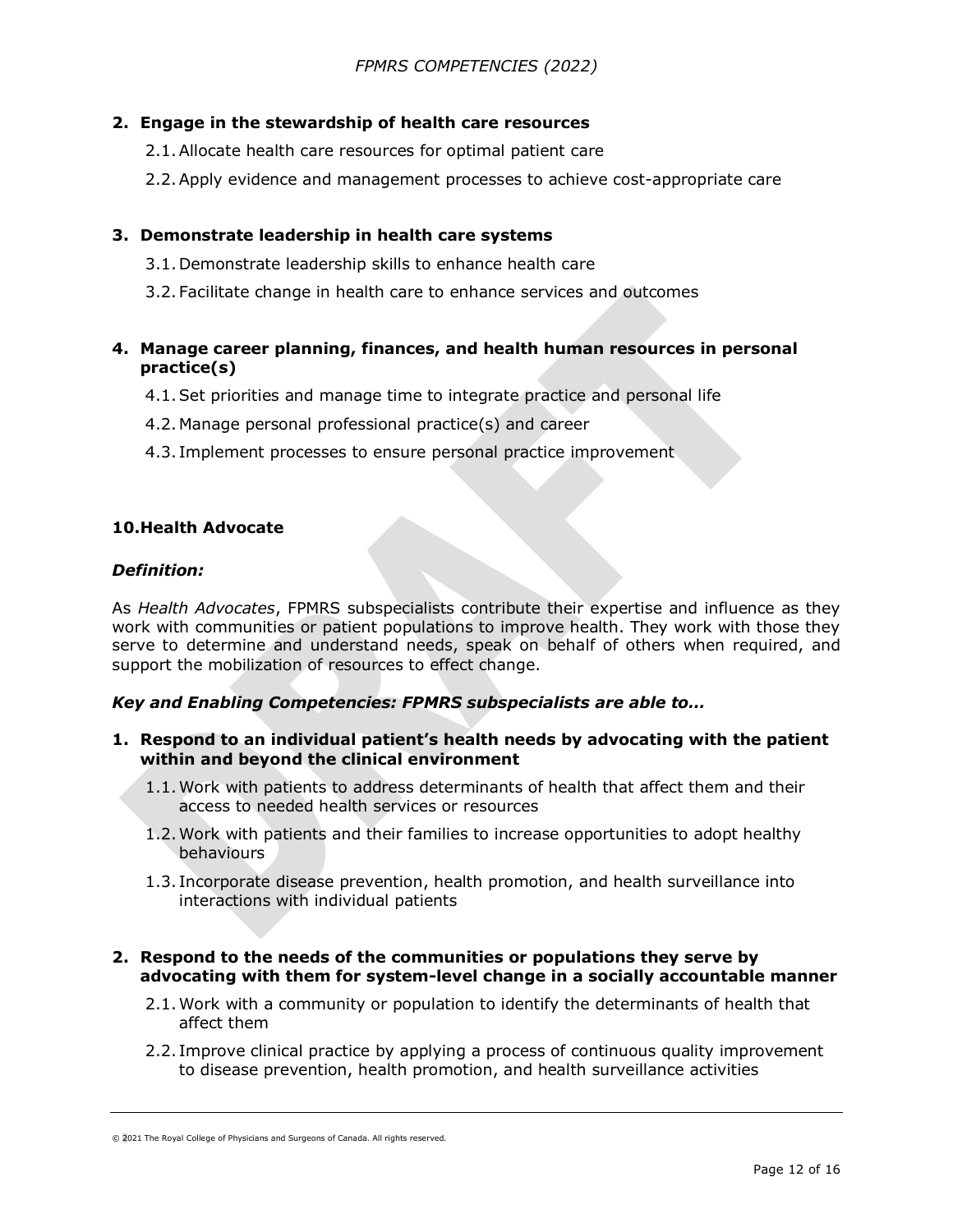2.3.Contribute to a process to improve health in the community or population they serve

#### **11.Scholar**

#### *Definition:*

As *Scholars*, FPMRS subspecialists demonstrate a lifelong commitment to excellence in practice through continuous learning, and by teaching others, evaluating evidence, and contributing to scholarship.

#### *Key and Enabling Competencies: FPMRS subspecialists are able to…*

#### **1. Engage in the continuous enhancement of their professional activities through ongoing learning**

- 1.1.Develop, implement, monitor, and revise a personal learning plan to enhance professional practice
- 1.2. Identify opportunities for learning and improvement by regularly reflecting on and assessing their performance using various internal and external data sources
- 1.3.Engage in collaborative learning to continuously improve personal practice and contribute to collective improvements in practice

#### **2. Teach students, residents, the public, and other health care professionals**

- 2.1.Recognize the influence of role modelling and the impact of the formal, informal, and hidden curriculum on learners
- 2.2.Promote a safe and respectful learning environment
- 2.3.Ensure patient safety is maintained when learners are involved
- 2.4.Plan and deliver learning activities
- 2.5.Provide feedback to enhance learning and performance
- 2.6.Assess and evaluate learners, teachers, and programs in an educationally appropriate manner

#### **3. Integrate best available evidence into practice**

- 3.1.Recognize practice uncertainty and knowledge gaps in clinical and other professional encounters and generate focused questions that can address them
- 3.2. Identify, select, and navigate pre-appraised resources
- 3.3.Critically evaluate the integrity, reliability, and applicability of health-related research and literature
- 3.4. Integrate evidence into decision-making in their practice

<sup>© 2021</sup> The Royal College of Physicians and Surgeons of Canada. All rights reserved.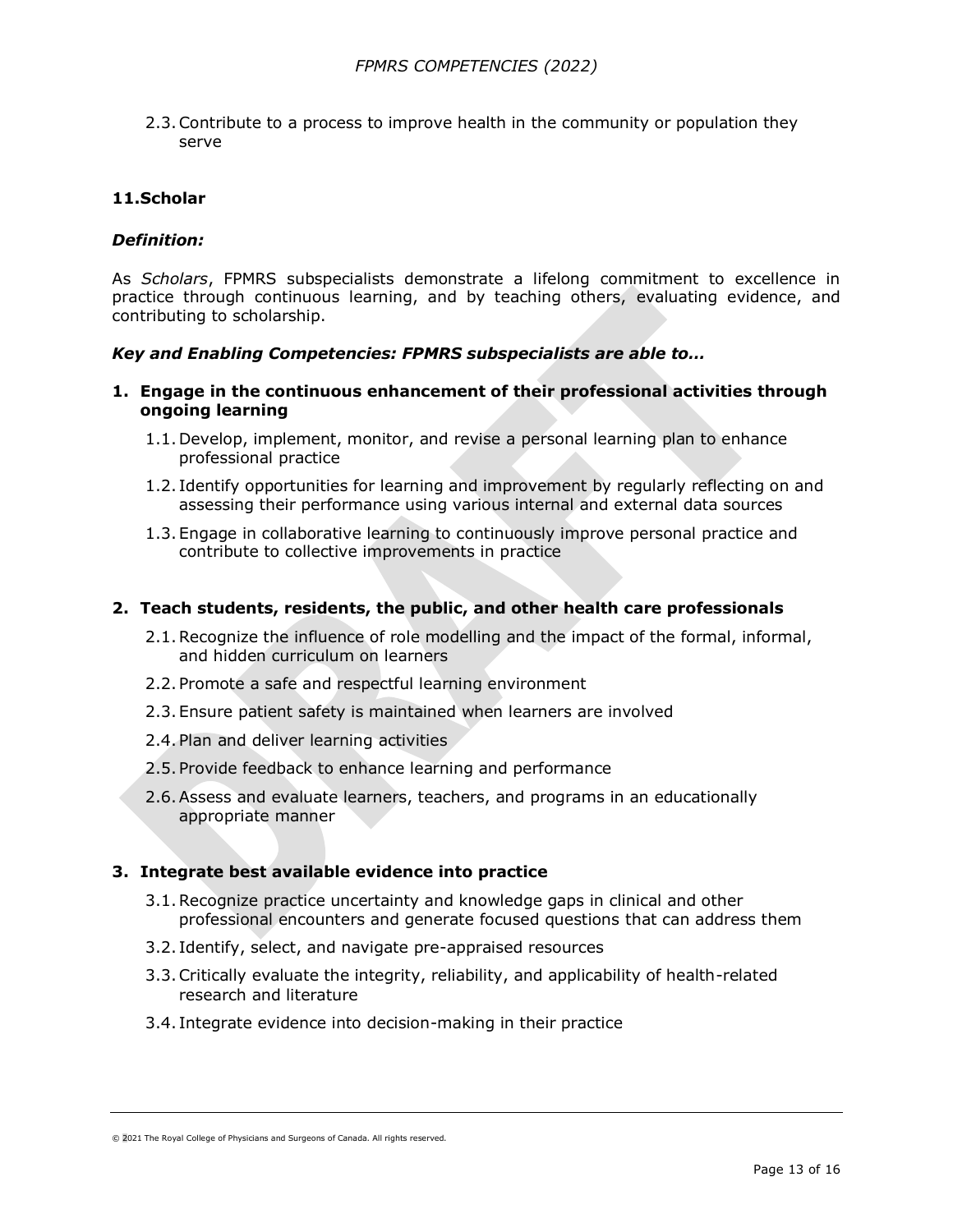### **4. Contribute to the creation and dissemination of knowledge and practices applicable to health**

- 4.1.Demonstrate an understanding of the scientific principles of research and scholarly inquiry and the role of research evidence in health care
	- o Critically analyze current literature and experimental design
	- $\circ$  Describe if the research design is appropriate to answer the study question
	- $\circ$  Evaluate whether there were clear definitions of research terms used
	- o Evaluate the reliability and reproducibility of observations
	- o Evaluate clarity, objectivity and internal consistency of findings
	- o Evaluate methods of analysis and their appropriateness to the data
	- o Verify whether conclusions were justified by the findings and relevant to the hypothesis
	- o Suggest revisions to the experimental design
- 4.2. Identify ethical principles for research and incorporate them into obtaining informed consent, considering potential harms and benefits, and vulnerable populations
- 4.3.Contribute to the work of a research program
	- o Conduct a systematic search for evidence
	- o Consistently quote up to date studies relevant to FPMRS
	- $\circ$  Identify knowledge gaps, pose a relevant research question and design an appropriate study to answer it
	- $\circ$  Identify aims, null hypothesis, primary and secondary objectives, primary and secondary outcome measures relevant to the study
	- o Understand advantages and disadvantages of various types of studies including but not limited to case control, cohort, retrospective and randomized
	- o Determine sample size and appropriate statistical tests
	- o Identify sources of bias and study limitations
	- $\circ$  Build a database and participate in data collection and analysis, ensuring data quality and safety
	- o Arrive at appropriate conclusions given the study design
	- $\circ$  Disseminate the findings of a study via both presentation and peer-reviewed publication to various stakeholders, including but not limited to colleagues, supervisors, trainees, patients, administration, law makers and funding agencies
		- One local university-based (such as academic day) or one national presentation of original research required
		- One or more manuscript submission and/or publication in peerreviewed journals recommended

<sup>© 2021</sup> The Royal College of Physicians and Surgeons of Canada. All rights reserved.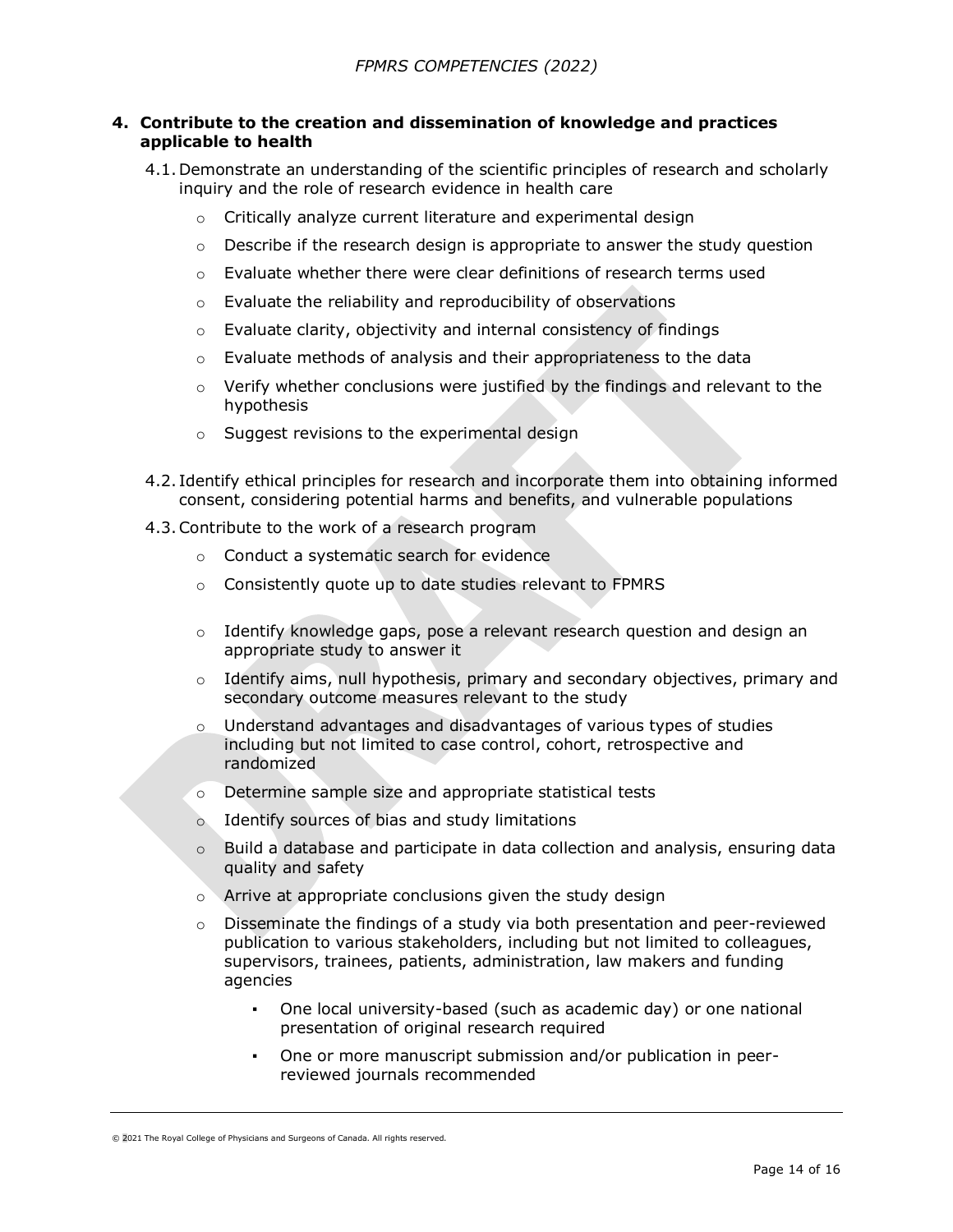- o Engage various granting agencies to supply funds for research
- 4.4.Pose questions amenable to scholarly investigation and select appropriate methods to address them
- 4.5.Summarize and communicate to professional and lay audiences, including patients and their families, the findings of relevant research and scholarly inquiry

# **12.Professional**

### *Definition:*

As *Professionals*, FPMRS subspecialists are committed to the health and well-being of individual patients and society through ethical practice, high personal standards of behaviour, accountability to the profession and society, physician-led regulation, and maintenance of personal health.

#### *Key and Enabling Competencies: FPMRS subspecialists are able to…*

- **1. Demonstrate a commitment to patients by applying best practices and adhering to high ethical standards**
	- 1.1.Exhibit appropriate professional behaviours and relationships in all aspects of practice, demonstrating honesty, integrity, humility, commitment, compassion, respect, altruism, respect for diversity, and maintenance of confidentiality
	- 1.2.Demonstrate a commitment to excellence in all aspects of practice
	- 1.3.Recognize and respond to ethical issues encountered in practice
	- 1.4.Recognize and manage conflicts of interest
	- 1.5.Exhibit professional behaviours in the use of technology-enabled communication

### **2. Demonstrate a commitment to society by recognizing and responding to societal expectations in health care**

- 2.1.Demonstrate accountability to patients, society, and the profession by responding to societal expectations of physicians
- 2.2.Demonstrate a commitment to patient safety and quality improvement

### **3. Demonstrate a commitment to the profession by adhering to standards and participating in physician-led regulation**

- 3.1.Fulfil and adhere to professional and ethical codes, standards of practice, and laws governing practice
- 3.2.Recognize and respond to unprofessional and unethical behaviours in physicians and other colleagues in the health care professions
- 3.3.Participate in peer assessment and standard setting

<sup>© 2021</sup> The Royal College of Physicians and Surgeons of Canada. All rights reserved.